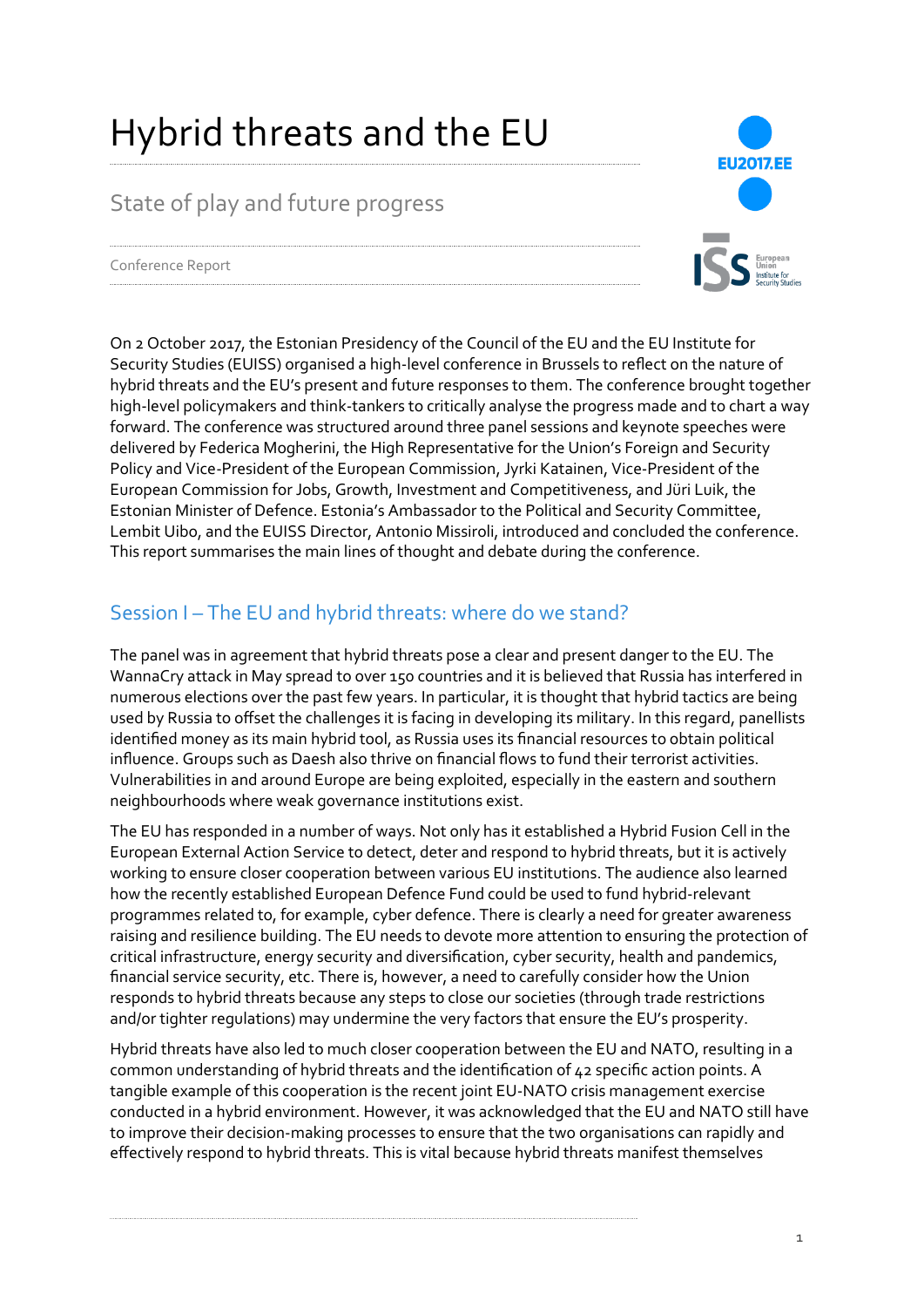differently in any given context – EU and NATO responses will have to be tailored because there is no one size fits all approach to hybrid threats. Here, it is vital to ensure that the recently established Hybrid Centre of Excellence in Helsinki is properly resourced.

Finally, the EU has altered the way it approaches strategic communications. From a time when the EU was unable to effectively communicate what it does in the world, now it identifies and debunks harmful narratives and myths with its own stories and narratives. The EU does not, however, use strategic communications as a weapon in the way that some actors do. There is still, however, a need to more effectively tie together the EU's communications to the outside world and within the Union itself. There is also recognition that developing EU-wide awareness raising campaigns is challenging because awareness and interest in hybrid threats differ across the EU.

### Session II: Cyber resilience: lessons and good practices

Panellists agreed that the frequency and severity of cyber-attacks will not only ensure continued political buy-in but they will also challenge the EU to continuously develop its resilience strategies. Cyber-attacks could disrupt the functioning of societies, democratic processes, the individual security of citizens, financial markets, etc. There is also a danger from the possible proliferation of cyber tools. For these reasons, the panel agreed that there is a clear need to maintain political attention on cyber security long beyond the Estonian Presidency of the Council of the EU.

Panellists suggested that even if international and national bodies need to cooperate the first line of defence and cyber resilience rests with governments. Accordingly, national cyber capacities should be developed both in terms of how governments enforce international law and how they recruit, train and retain cyber experts. However, it was equally acknowledged that no member state is able to deal with cyber threats alone. Collaboration is a must.

The EU has responded in a number of ways. The European Commission is following a three-pronged approach under its digital single market initiative: first, promoting cooperation between member states; second, nurturing technological innovation on cyber by supporting cutting-edge research and industrial collaboration; and third, the European certification of digital products and services to ensure safe use. Furthermore, the Commission has proposed a 'blueprint' for how the EU and member states can respond quickly and jointly to large-scale cyber-attacks. The Commission has also decided to build on the existing European Agency for Network and Information Security with a fully-fledged EU Cybersecurity Agency. This Agency will organise yearly exercises, share knowledge and help implement the Directive on the Security of Network and Information Systems.

Furthermore, the EU is developing a Cyber Diplomacy Toolbox designed to respond to attacks through sanctions, international cooperation, dialogue, capacity building, joint investigations, etc. For example, the European External Action Service is already nurturing cyber dialogues with the US, China, India, Japan, South Korea, and soon, Brazil. Recently in Tallinn, the European Defence Agency hosted the EU's first table-top exercise on cyber defence for EU defence ministers. The nature of cyber threats today also means that EU-NATO synergies are required and this can come in the form of regular joint exercises and training.

#### Session III: Strategic communications: progress and future work

Focusing on the southern neighbourhood, the audience learned how media warfare is as important to jihadist fighters as conventional weapons. Daesh, for instance, pays its media operatives seven times more than its fighters. The panel agreed that strategic communications play a central role in countering radicalisation, but many stressed that underlying conditions and structural issues need to